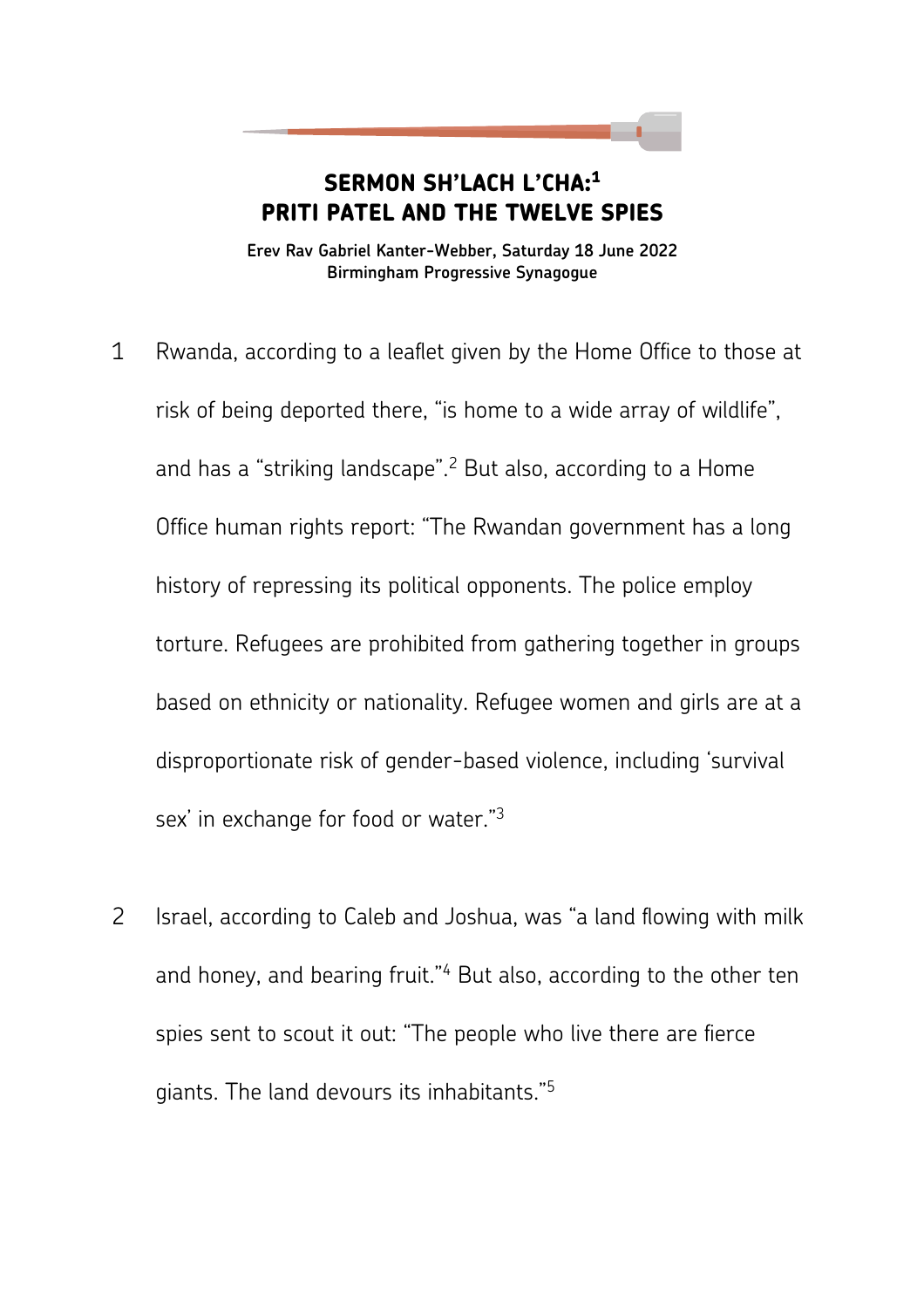- 3 Now, the report of the ten spies is often derided as being a 'slanderous report', or even that wonderful old-fashioned word 'a calumny'. But in fact, the rabbis acknowledged that everything they said was factually true: there was a disease about, which led to so many Canaanite deaths that it may well have been said that the land was devouring its inhabitants, $6$  and there were indeed giants living there who, when the caught glimpses of the spies, described them as "grasshoppers that look like people".<sup>7</sup>
- 4 Nonetheless, despite the fact that they told the truth, Moses, Caleb and Joshua tried to counter that truth with a different truth: milk, honey and massive fruit.
- 5 Rwanda may well have beautiful vistas, and the Promised Land may well have been flowing with milk and honey. But both places also suffer from, to put it mildly, downsides.
- 6 Attempting to override one true statement with another true statement is a surprisingly common, and surprisingly tiresome,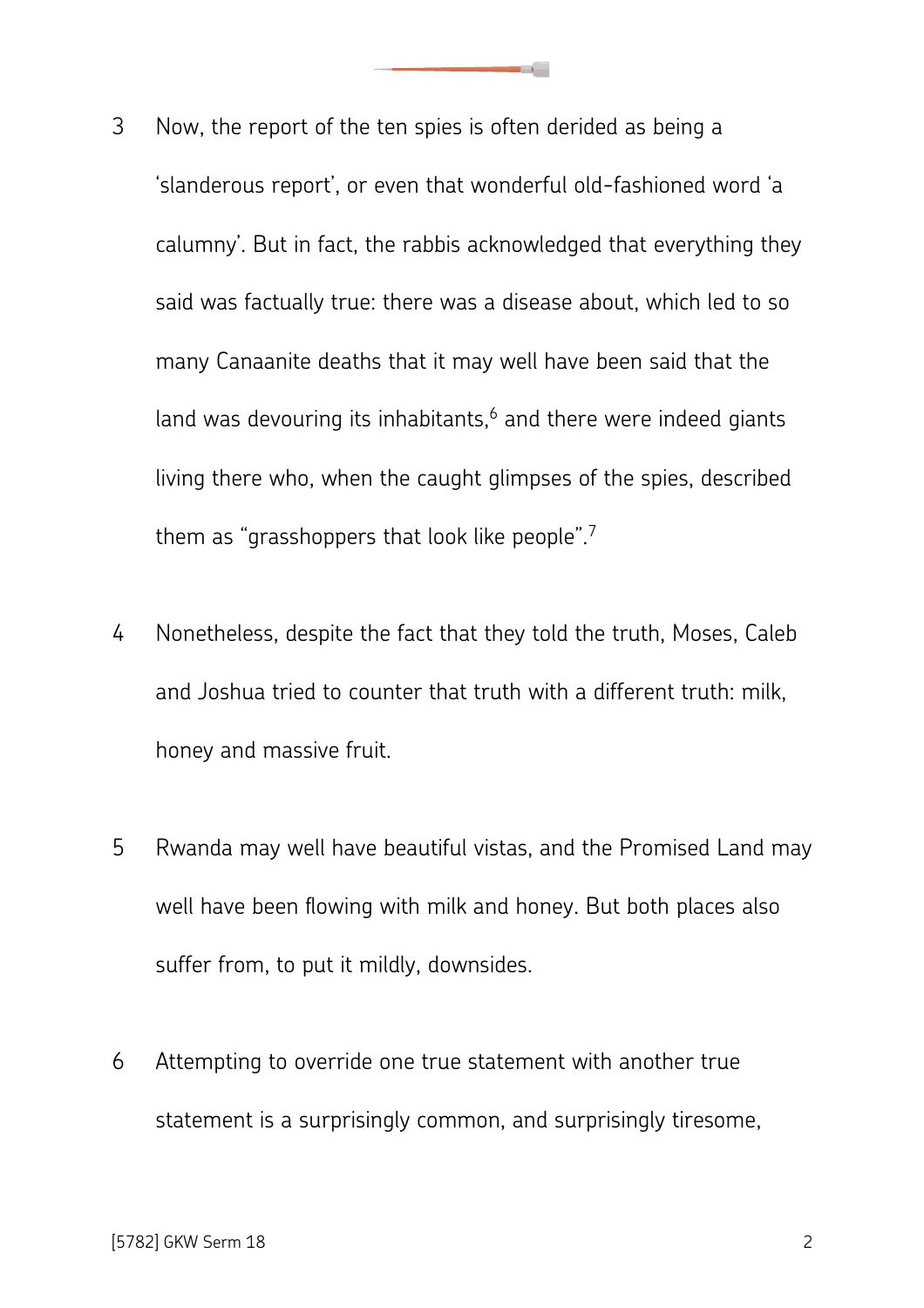debating tactic. How many times have we heard people responding to Boris Johnson's illegal partying by praising him for his delivery of the covid vaccine, or trying to move the conversation on from Israel's demolition of Palestinians' homes by pointing out Israel's strong record on LGBT rights?

- 7 This tactic tiresome because it is always always an attempt to belittle genuine, and legitimate, concerns. There is real and genuine anger about lockdown-busting parties, and the fact that the government has done some good stuff as well does not somehow erase or expunge those parties. Rwanda's incredible wildlife will be of little consolation to asylum seekers who are deported there to face risks of isolation, police brutality and sexual abuse.
- 8 And there is little point living in a land of milk and honey if you are liable to be trodden on by a giant at any moment  $-$  a giant in whose eyes you look like a grasshopper.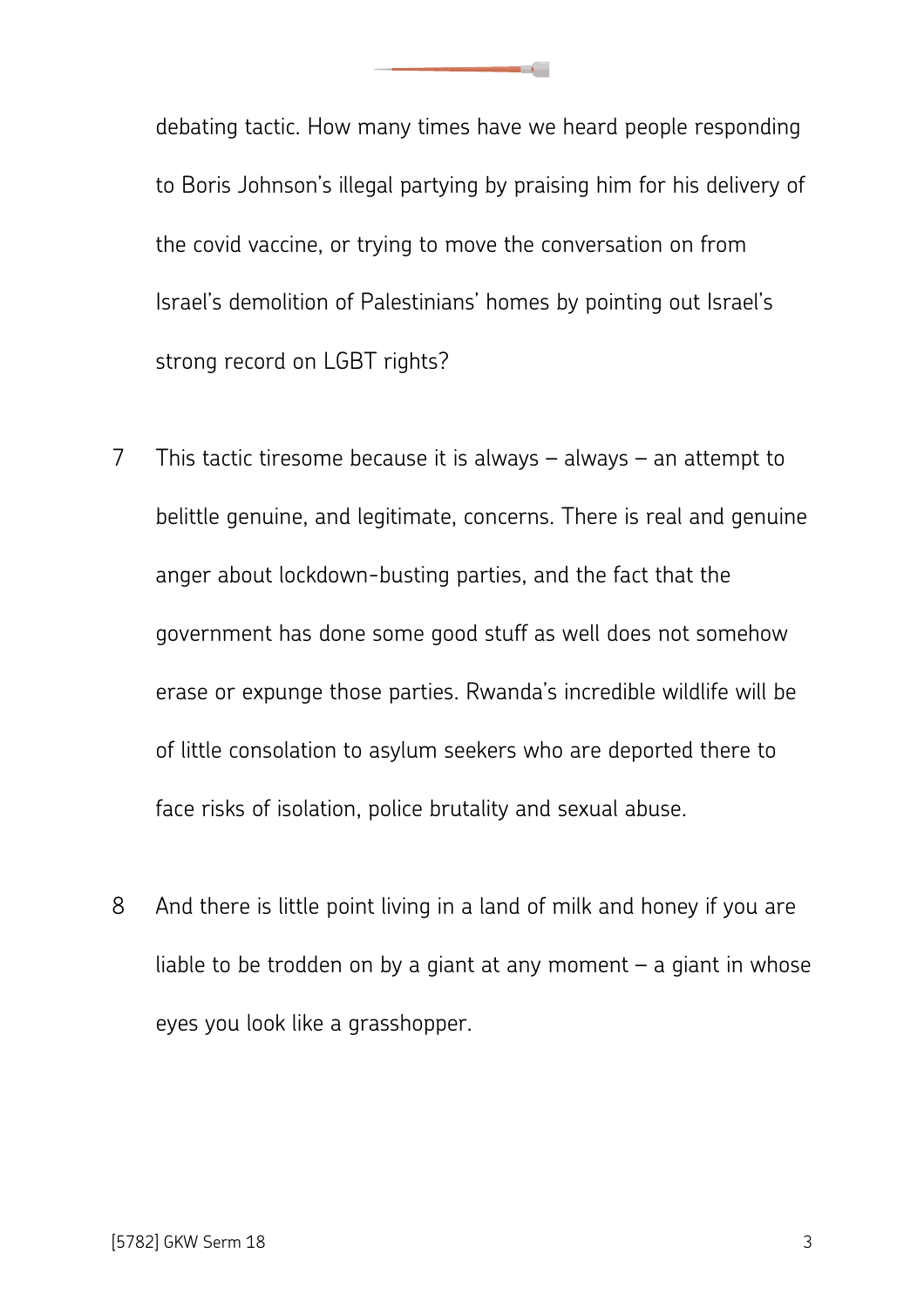- 9 In fact, the grasshopper is itself another one of these dual-truths. Grasshoppers are incredibly hardy animals: they can fly or jump away from predators, and in extremis they can spit acid.<sup>8</sup> Yet they are also highly vulnerable, maybe not so much to animal predators but certainly to humans. True, they have defence mechanisms, but those defence mechanisms are of no use against a human foot.
- 10 In many ways, this makes the grasshopper a perfect metaphor for a refugee. Refugees have survived, fought through, dangers and troubles and trials and tribulations that most of us could never begin to imagine. Anyone who can cross the English Channel in a tiny dinghy is a model of resilience deserving of our admiration and wonder. Yet refugees are also vulnerable, occupying perhaps the weakest and most exposed position in society.
- 11 The Aramaic word for 'grasshopper' is קמצא, which comes from the root ק־מ־ץ. This root can also mean 'to shut one's eyes'. And it is all too easy to shut our eyes to refugees, and to the evidence of their mistreatment.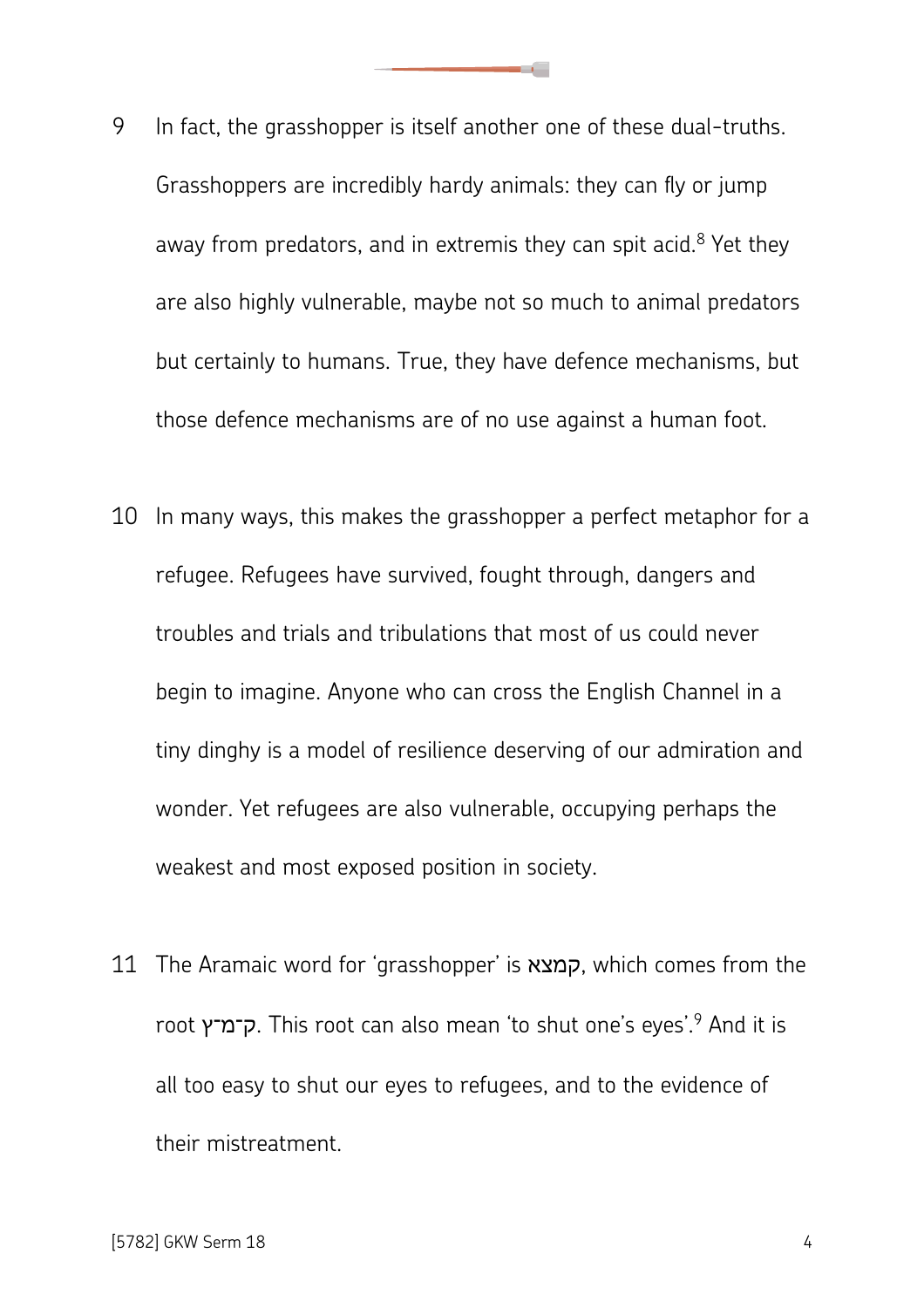- 12 In today's parashah, we read about how, when the ten spies were revealing that they had seen giants, "Caleb hushed the people".<sup>10</sup> Note that he didn't hush the ten spies: he hushed the people. He was supposed to be a leader, but when the people had concerns – concerns which, incidentally, we know were based on an honest report of pestilence and giants – he told them to be quiet and then tried $11$  to wow them with tales of how bountiful the land was. Trying to overwrite one truth with another, more palatable, truth.
- 13 The fact is, land is complicated. Natural beauty can be offset by human barbarism; that was the case in ancient Israel, with its giants, and that is the case in Rwanda, with its deeply suspect human rights record. When they hush people who articulate concerns about this, leaders are not exercising leadership.

<sup>1</sup> Numbers 13:25-33

<sup>2</sup> Anushka Asthana. ITV News (27 May 2022): <https://twitter.com/anushkaasthana/status/1530 256086426599424>

<sup>3</sup> Home Office. *Country policy and information note: Rwanda, general human rights* (11 May 2022): <https://www.gov.uk/government/publications/rwanda-country-policy-and-information-